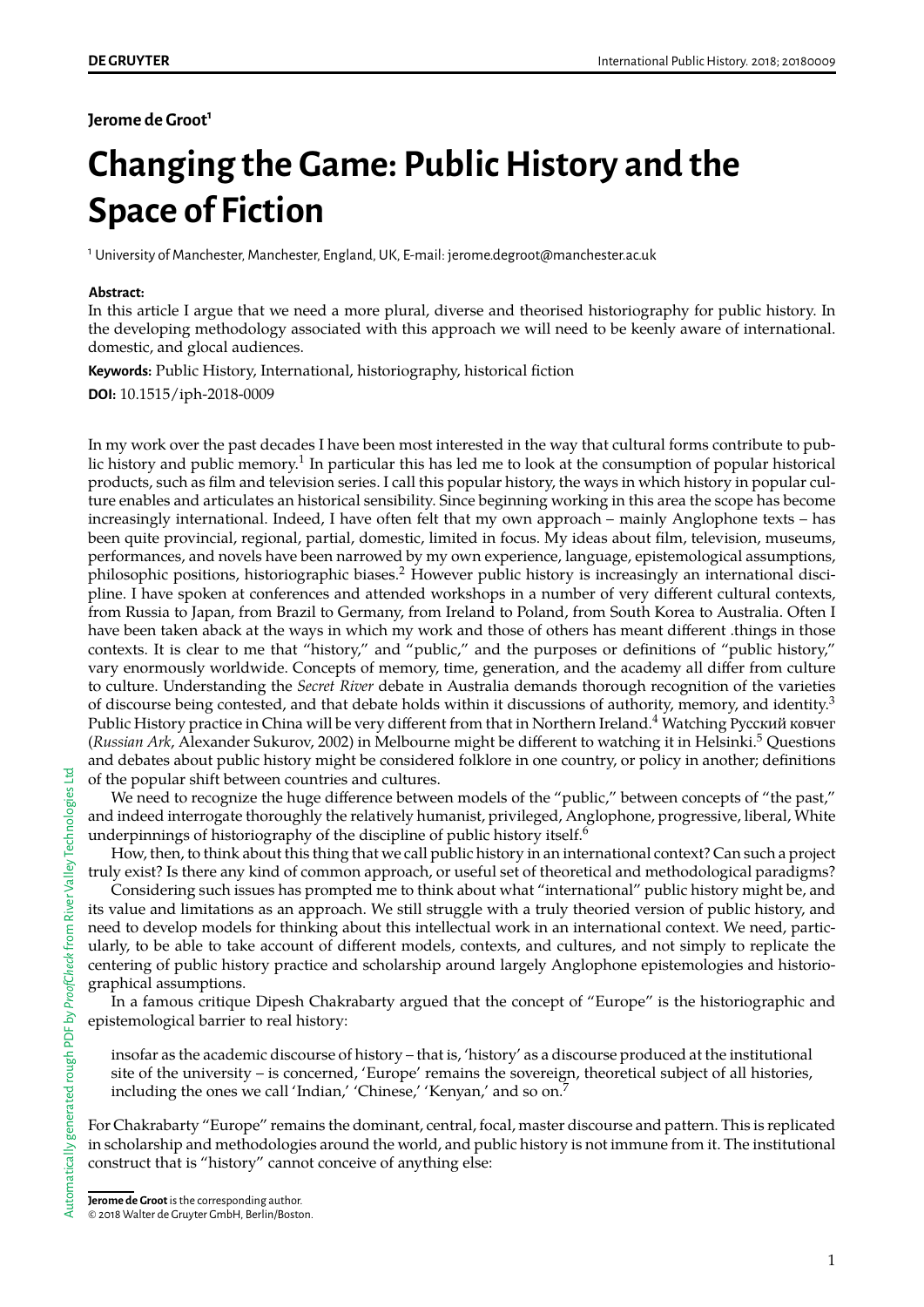There is a peculiar way in which all these other histories tend to become variations on a master narrative that could be called 'the history of Europe'. In this sense, 'Indian' history itself is in a position of subalternity; one can only articulate subaltern subject positions in the name of this history.<sup>8</sup>

Chakrabarty seeks a way to disavow this Eurocentrism, wants new methods of articulation, and looks for new models for conceiving of "history". Chakrabarty argues that new modes and new approaches are demanded by the past:

the plurality that inheres in the 'now', the lack of totality, the constant fragmentariness, that constitutes one's present [contrasts with] the historicist or ethnographic mode of viewing that involves the use of a sense of anachronism in order to convert objects, institutions and practices with which we have live relations into relics of other times.<sup>9</sup>

The challenge for a new way of knowing is clear. Félix Guattari and Gilles Deleuze agree that

History is always written from the sedentary point of view and in the name of a unitary State apparatus, at least a possible one, even when the topic is nomads. What is lacking is Nomadology, the opposite of a history.<sup>10</sup>

Their suggestion is a fragmenting of epistemologies, a challenge to structure and form. Ato Quayson develops Chakrabarty's point, suggesting what is necessary is a practice that articulates within it the postcolonial critique:

I ask for a history that deliberately makes visible, within the very structure of its narrative forms, its own repressive strategies and practices, the part it plays in collusion with the narratives of citizenship in assimilating to the projects of the modern state all other possibilities of human solidarity.<sup>11</sup>

To what extent public history might be part of this critique, or part of the solution? How might public history within an international context be conceived of, and to what extent will it stage and respond to the debates prompted by Chakrabarty and Quayson? How might we understand the concepts of both "public" and "history" as both local and global; and, how is this expressed aesthetically? Is there such a thing as "glocal" public history? How can we theorize the phenomenon of historical fictions that are about a non-familiar past, the history of another nation or region? Might public history be something that contributes to what is sometimes termed "cosmopolitanism?"

For my particular purposes it is important to consider to what extent this is reflected in fictions about the past: film, novels, games and television. Looking at popular historical texts I have begun to wonder about how they represent the past of different cultures and how this contributes to an historical imaginary. Is it possible to study the notion of intercultural exchange through popular historical texts? How much can we use these to conceive of the relationship between cultures? In particular, how might these texts stage the encounter between differing types of history? In a globalized world, with streaming and online services bringing incredibly diverse content together, how might we think about cross-border history? Is "history" itself something that is encountered as other?

To what extent might movies or novels or TV series allow us to undertake the kind of critique that Chakrabarty and Quayson suggest is necessary to decolonize and provincialize history, and more particularly, the theory of public history? Can popular histories in fiction provide a means for interrogating the ways that the "past" has been used to control and repress? How do we account for a globalized historical product like a Hollywood film? Whilst they participate in popular historiography, revealing their own status as cultural versions of the past and seeking to enfranchise their viewer, they also often underline particular stereotypes and caricatures.

I suggest in my work that historical fictions might provide the model for thinking about how public history could address some of the issues raised here. This is largely because of the diversity and plurality that they encompass within them. Popular historical texts stage within them a discussion not only of the content but the form of history. As Alison Landsberg has written of my own and others' work: "Historians such as Hayden White, Alun Munslow, Frank Ankersmit, Jerome de Groot and Robert Rosenstone have been at the forefront of rethinking history's epistemological basis, in part through a careful consideration of form."<sup>12</sup> Through a consideration of the ways in which fictional histories work we might begin to address some of the knotty methodological and ethical questions raised here.

Do fictional texts do enough to stage within them the critique of "history" and centralising narratives that Chakrabarty seeks? Almost certainly not. Yet can their version of the past introduce the sophisticated challenge to western epistemologies that Quayson suggested were necessary?

Perhaps.

Through their rejection of order, structure, linearity, and a concomitant challenging of history as an authoritative mode these fictions critique the real and our ways of constructing it. They provide a different set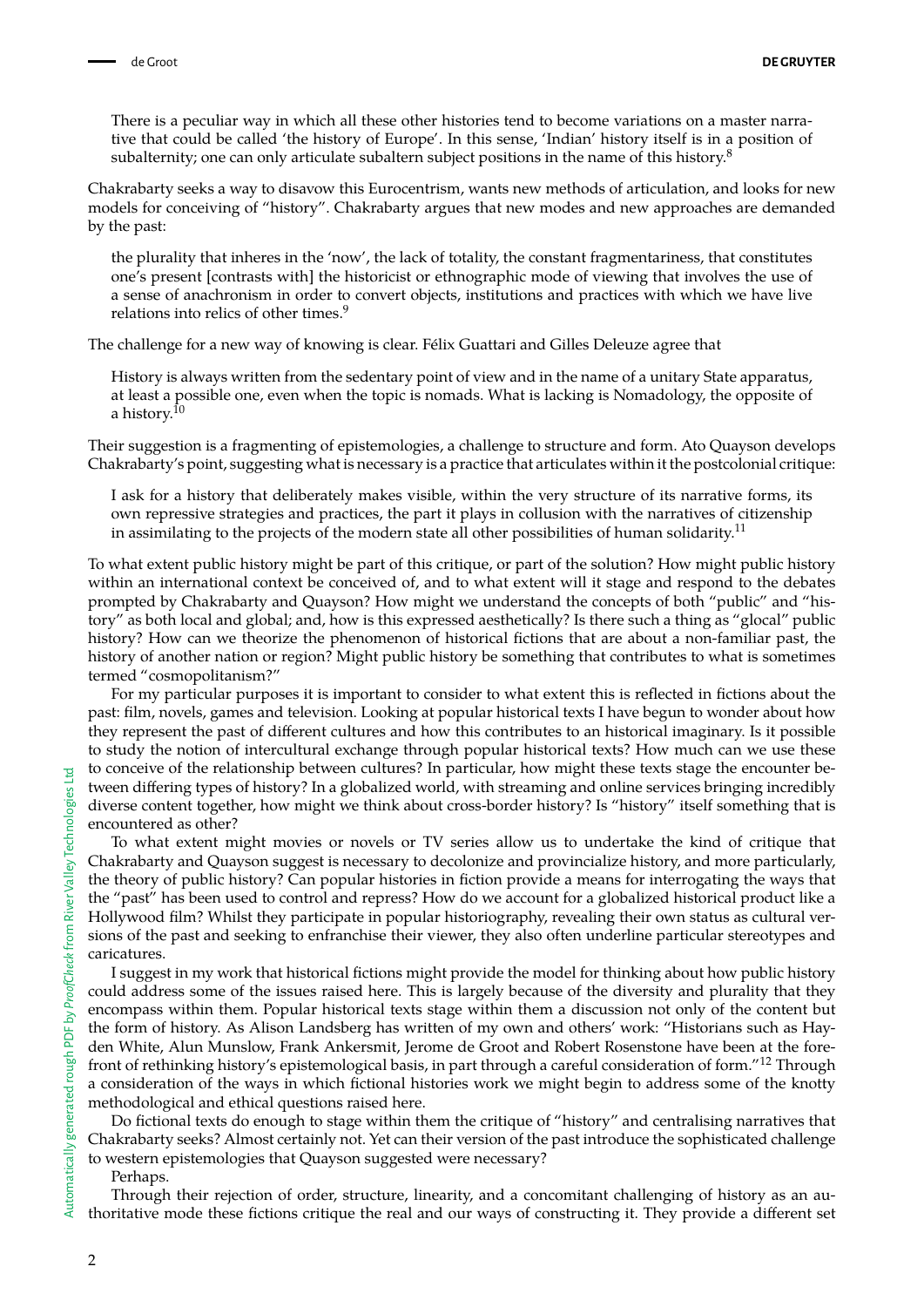of models for presenting the past and critiquing the way that past is constructed. Whilst discussing realism as reflective of political orthodoxy Theodor Adorno posited that Franz Kafka resisted through form and purpose: "[Kafka's novels] do not permit themselves to be brought to an end as the totality of a rounded temporal experience."<sup>13</sup> This rejection of "rounded" temporality is inherent – for Adorno – in fiction's experimental*,* fragmented, political way of perceiving the world. Likewise I argue that specifically historical fictions play a role in communicating the indeterminacy and unknowability of history to the reader and through culture to society as a whole. The alterity of the historical fiction and its ability to "open up new life narratives and alternative relations to time and space" (despite – simultaneously with – its often innate conservatism) – brings it within the compass of the suite of texts, ideas, theories and positions that have been thought to destabilize discourses of dominance, counterfactual, alternative.<sup>14</sup> Fictions are innately haunted by the strange, uncanny, unsubstantial dream of the "other" that is the "actual" past. The historical novel therefore is "a haunted text that offers a subtle queering of both temporal normativity and the sequential temporal logic that heteronormative culture is contingent upon."<sup>15</sup> These alternative histories provide what Carolyn Dinshaw seeks: "a history that reckons in the most expansive way possible with how people exist in time, with what it feels like to be a body in time, or in multiple times, or out of time […] a *queer* history." 16

Take, for instance, Colson Whitehead's prize-winning novel *The Underground Railroad*. This novel shows how the form of historical fiction queries and subverts the "real" in order to profoundly reconfigure engagement with the past. Whitehead's celebrated novel presents a counter-narrative of nineteenth-century America and its games with temporality, point of view, and fantasy allow its incredibly hard-hitting political message to work effectively. The novel looks at slavery in the 1800s, following escaped slave Cora and those she comes into contact with. Whitehead's novel is written in realist style but presents a narrative that is counter to the "known" events of slavery: fantastical, counterfactual, science fictional. The Underground Railroad is a physical thing, somehow snaking underground from state to state, with stations and drivers. Moreover, each state that Cora the protagonist visits once she escapes her plantation in Georgia has a particular character and way of treating the black population – ghettoizing them, experimenting upon them, executing them – and each episode presents a complex set of arguments about the working of slavery, about white violence, and about the make-up of the United States. "Look outside as you speed through, and you'll find the true face of America" is a regular refrain, and Whitehead knits his narrative of the country together using the Railroad as a connecting structure – something that seems to have drive and linear purpose, but which is used here to connect episodes of meditation and allegory.<sup>17</sup>

Similar to Quentin Tarantino's *Django Unchained* (2012) or Toni Morrison's *Beloved* (1987) the novel suggests that the proper response to the abomination of slavery (and the trauma of the past) is something fantastical and transgressive, excessive and vengeful, haunting and violent. The past is strange and horrible, and it is somehow better and more profound to engage with it through aesthetic complication. Whitehead essentially argues that rather than focusing upon the "facts" of slavery readers might be more moved and engaged by thinking about the ways in which culture worked to enable the institution, and how those caught up in it might attempt to live. Like Morrison, he is interested in the ways that trauma might manifest and be conceived of as material, "real," things; to witness through recognizing the horror. Whitehead therefore challenges temporality and realism as ways of rendering past experience. His novel suggests that we might do better to focus upon emotion, violence and trauma than to try to write "accurately" about something so horrific. The text resists "historying." Whitehead challenges received "history" and "mainstream" accounts of the past. Rational, historical discourse is a way of attempting to control the horror of the past, rather than to let its violence affect you in the present. In this light, historical fiction becomes a political act of remembrance that critiques "history" and comfortable discourses of the past. The alternative narrative here, the ugly reflection of American history and its endemic, continued, structural racism, is not "historical" but all the same has a power of accuracy. "His work suggests that our ways of thinking about slavery and understanding it might themselves inscribe the very problematic discourses that allowed it. He presents an alternative to a kind of humanist historical modernism. The novel undermines the heroic idealized version of the Underground Railroad, politicized commemorations which might suggest that there was some hope and idealism even in the horror of slavery. Instead it bleakly concludes that any idea of hope in the midst of such huge historical trauma is misguided and ethically wrong. To avoid the "real" by focusing on the heroic is to seek to misremember. His America is fundamentally racist, flawed, and likely to repeat its mistakes: "America, too, is a delusion, the grandest one of all […] This nation shouldn't exist, if there is any justice in the world, for its foundations are murder, theft, and cruelty. Yet here we are. $^{\prime\prime 18}$ 

In his Acknowledgements Whitehead cites the Federal Writers' Project collection of "life stories of former slaves" as well as the work of various key American historians, the writings of Harriet Jacobs and Frederick Douglass, and contemporary sources from the collections of the University of North Carolina at Greensboro. This blend of testimony and historical work, as well as the punk and new wave bands that he also cites as influences, suggest much about the hybrid, strange, and aesthetically complicated nature of his response to the "past" which is seen in the text. Whitehead's novel suggests that modes of accessing and representing the past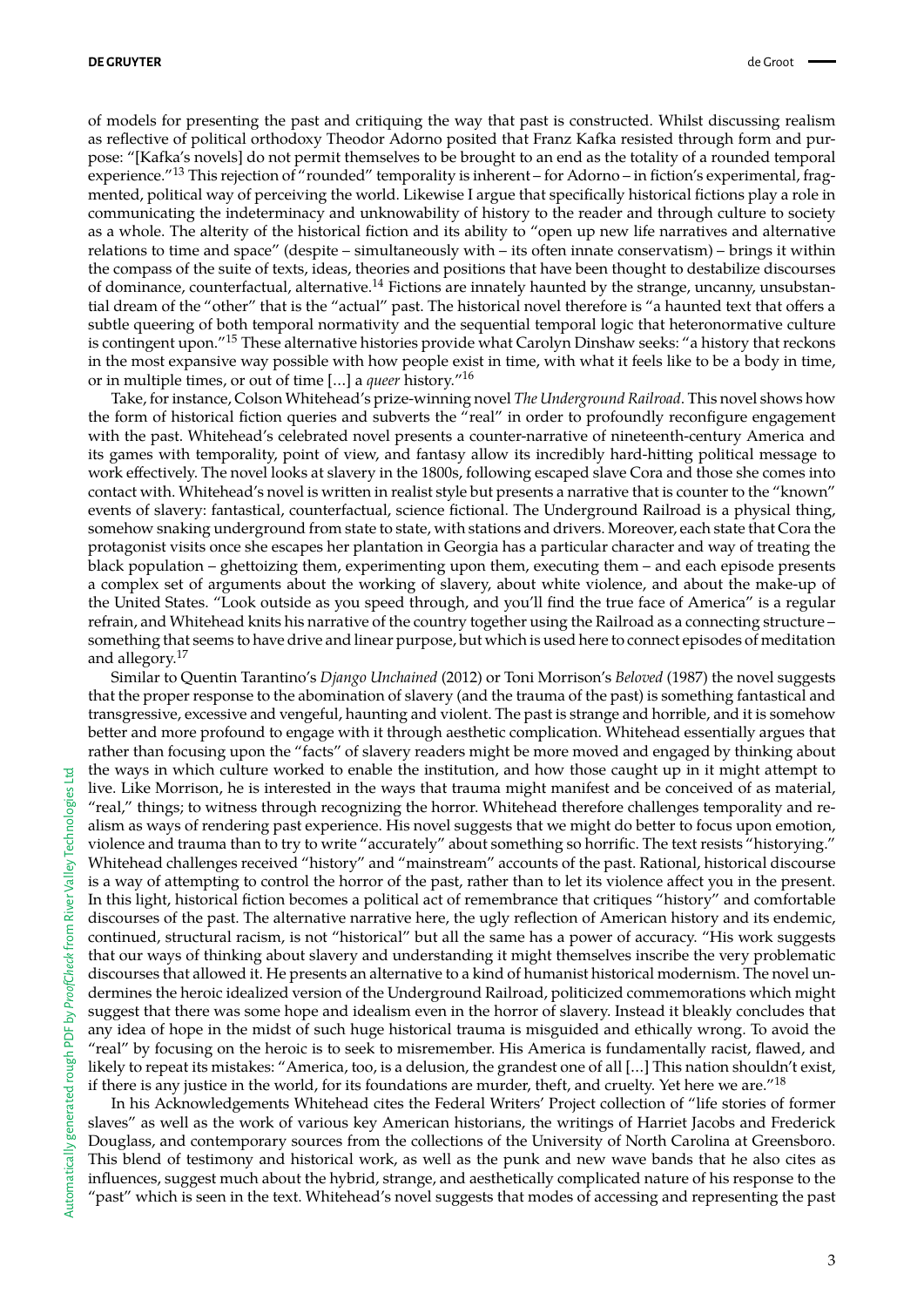– realist, humanist, authentic – are something to be queried and possibly critiqued. His fantastical-horror-antigenre text seeks to make something *new*. He challenges all those who engage with history to rethink the ethics, biases, purposes and violence of that entity.

Fiction, therefore, provides a template for thinking about the past in international contexts – a querying, queer-ing, intersectional, multi-temporal, complex and living thing that resists our understanding and attempts to pin it down. Fiction resists temporality, challenges order, undermines what is fixed or what might attempt to do the fixing:

Today I realised that what I wrote yesterday I really wrote today: everything from December 31 I wrote on January 1, i.e. today, and what I wrote on December 30 I wrote on the 31st, i.e., yesterday. What I write today I'm really writing tomorrow, which for me will be today and yesterday, and also, in some sense, tomorrow: an invisible day. But enough of that.<sup>19</sup>

Fiction can open up a space whilst attacking that space, undermine and critique the concept of history, suggest that any attempt at fixing meaning is itself doomed to failure and repression:

Nothing will produce Bad History more directly nor brutally, than drawing a Line, in particular a Right Line, the very Shape of Contempt, through the midst of a People,- to create thus a Distinction betwixt 'em,- 'tis the first stroke.- All else will follow as if predestin'd, unto War and Devastation<sup>20</sup>

Ato Quayson asked for "a history that deliberately makes visible, within the very structure of its narrative forms, its own repressive strategies and practices." My contention is that much – all? – historical fiction undertakes this at a fundamental level, or can be shown to do so despite seemingly being conservative, closed up, or limited.<sup>21</sup> Fiction opens up a space that might be shared and contested simultaneously; it is inherently experimental, expansive, and welcoming. Novels as different as Rabih Alameddine's fantastical *The Angel of History* (2017), Chimanda Ngozie Adichie's realist *Half of a Yellow Sun* (2006), or something nightmarishly proleptic like Alexis Wright's *The Swan Book* (2014) open up expansive vistas, introduce new cultures and ideas, possibly problematically speak on behalf of the (historical) other, challenge and make anew. Films as diverse as *The Last Samurai* (Edward Zwick, 2003) or *Zero Dark Thirty* (Kathryn Bigelow, 2012) or *X-Men: First Class* (Matthew Vaughn, 2011) or *Moonlight* (Barry Jenkins, 2015), strange and complicated though they might be, similarly stage intra- and intercultural encounters while discussing issues of temporality, translation, authority, ethnicity, identity, nationalism, authority, duty and power. They provoke questions about ethics, knowledge, difference and tolerance. In considering their impact upon the historical imaginary, analyzing their enabling of multiple temporalities, and meditating upon the popular historiographies they might allow, we might begin to outline the basis of an ethical, nuanced, complex theoretical model of "public" and popular history within an international context. Indeed the idea of "nation" dissolves here, bent out of shape. In this imaginary and imagined diversity and complexity we might find the shared space of an international public history – not a transcultural, anodyne, deracinated locus, but a place of genuine radical possibility and transformative power.

## **Notes**

- 2 See the efforts of Franco Moretti to make scholars look at the bigger and wider context of texts, in particular *Distant Reading* (London: Verso, 2004).
- 3 See Inga Clendinnen, "The History Question: Who Owns the Past?", *Quarterly Essay*, 23 (2006), 1–72.
- 4 See Na Li, "Public History in China: is it possible?", *Public History Review* 21 (2014), 20–40 http://epress.lib.uts.edu.au/journals/index.php/phrj/article/view/4135/4602.
- 5 Jerome de Groot, "Consuming Public History: *Russian Ark*" in *Companion to Public History*, ed. David Dean (Wiley-Blackwell, 2018), in press.
- 6 This has not been undertaken particularly much in the past decades, although see for instance Catherine Lewis, Jennifer Dickey, Samir El Azhar and Julia Brock, "Exploring *Identities*: Public History in a Cross-Cultural Context", *The Public Historian* 34:4 (2012), 9–29 and Rebecca Conard, *The Intellectual Foundations of Public History* (Des Moines: University Press of Iowa, 2002).
- 7 Dipesh Chakrabarty, *Provincializing Europe* (Princeton, NJ: Princeton University Press, 2000), 27.
- 8 Ibid.
- 9 Ibid., 243.
- 10 *A Thousand Plateaus*, trans. Brian Massumi (Minneapolis, MS and London: University of Minnesota Press, 1987), 23.
- 11 *Postcolonialism* (London: Polity Press, 2000), 48.
- 12 *Engaging the Past* (New York: Columbia University Press, 2015), 11.
- 13 Theodor Adorno, "Notes on Kafka", *Prisms* (Boston, MA: MIT Press, 1967), 265.
- 14 Judith Halberstam, *In a Queer Time and Place* (New York, NY: New York University Press, 2005), 2.
- 15 Maria Mulvany, "Spectral Histories: The Queer Temporalities of Emma Donoghue's *Slammerkin*," *Irish University Review*, 43:1 (2013), 157–168, 158.

<sup>1</sup> See *Consuming History* (London and New York: Routledge, 2016) and the edited collection *Public and Popular History* (London and New York: Routledge, 2017).